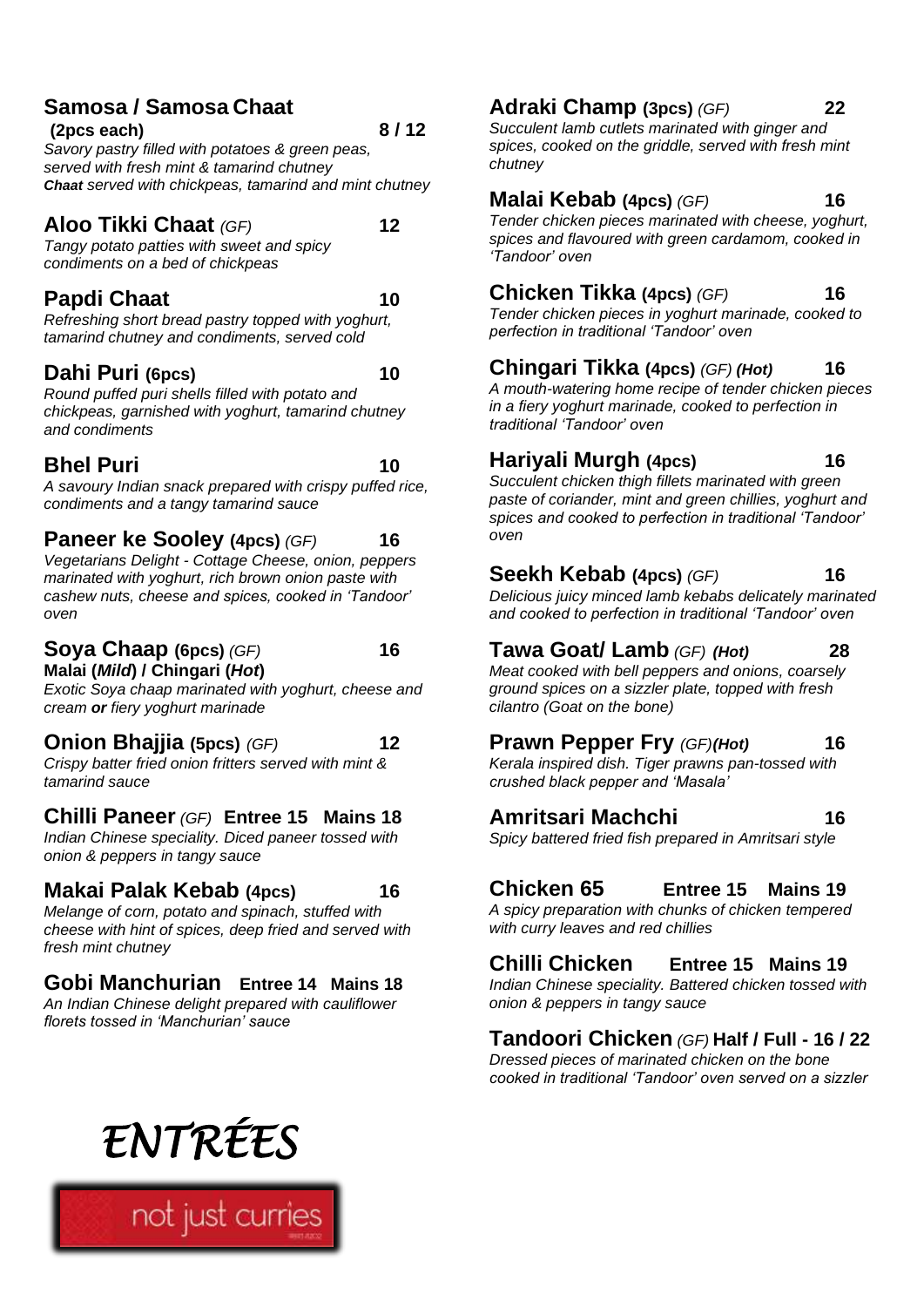## *CHICKEN*

#### **Homestyle Chicken Curry** *(GF)* **21**

*An all-time favourite. Mouth-watering chicken curry cooked 'on the bone' in tomato onion gravy*

#### **Butter Chicken** *(GF)* **21**

*Traditionally known as 'Murgh Makhani', chicken tikka cooked in clay oven and simmered in a rich tomato and butter sauce*

#### **Chicken Kadai** *(GF)* **21**

*Chicken "on the bone" cooked with fresh onions and peppers in traditional 'Kadai' spices*

#### **Delhi Style Butter Chicken***(GF) (Hot)* **23**

*All-time favourite butter chicken cooked Delhi style with added spices* 

#### **Chicken Tikka Tawa Masala** *(GF)* **21**

*Chicken tikka tossed with onion and peppers in fresh tomato gravy with a twist of freshly crushed coriander seeds*

#### **Chicken Kohlapuri** *(GF) (Hot)* **21**

*Spicy Maharashtrian delicacy of tender boneless chicken cooked with aromatic roasted ground spices and coconut* 

#### **Chicken Avadhi** *(GF)* **21**

*Food of the Nawabs, a rich delicacy from the Mughlai cuisine of Lucknow. Boneless chicken simmered over slow fire in a rich sauce of cashewnut and almond*

#### **Methi Murgh** *(GF)* **21**

*An aromatic boneless chicken dish cooked with fenugreek leaves and tomatoes*

#### **Dhaniya Murgh** *(GF)* **21**

*Mouth-watering boneless chicken cooked in spices and fresh coriander paste*

#### **Chicken Tikka Lababdar** *(GF)* **21**

*Chicken tikka cooked in a rich and spicy tomato-based sauce with cream, nuts and almond powder*

## *MAIN COURSE…*



#### *LAMB/ GOAT (Goat on the bone)*

#### **Rogan Josh** *(GF)* **23**

*Literally 'Rogan' means clarified butter in Farsi and 'Josh' means hot or passionate. A popular delectable 'Kashmiri' preparation of baby lamb* 

#### **Lamb Korma** *(GF)* **23**

*A mildly spiced lamb cooked in sauce with yoghurt, cream and nuts* 

#### **Rara** *(GF)* **Lamb / Goat 24**

*Lip-smacking curry infused with lamb mince and spices*

#### **Pepper Masala** *(GF) (Hot)* **Lamb / Goat 23**

*South Indian style preparation tempered with curry leaves and crushed black pepper*

#### **Goat Curry** *(GF)* **23**

*A classic North Indian home-style preparation of goat meat on the bone*

#### **Tawa Goat/ Lamb** *(GF) (Hot)* **28**

*Meat cooked with bell peppers and onions, coarsely ground spices on a sizzler plate, topped with fresh cilantro (Goat on the bone)*

#### **Hara Saag** *(GF)* **Lamb 23 / Goat 23**

*A simple preparation with spinach flavoured with fenugreek leaves*

#### **Lamb Madras** *(GF)* **23**

*A classic hot and tangy South Indian lamb dish with roasted spices in a deep rich sauce with coconut*

#### *SEAFOOD*

#### **Malabar Curry** *(GF)*

*Prawns 26 Basa Fish 24 Barramundi fish 28 A South Indian delicacy. Very subtle 'Malabar' style curry with coconut cream tempered with mustard seeds, red chillies and curry leaves*

#### **Tawa Masala** *(GF)*

*Prawns 26 Barramundi fish 28*

*Tossed with onion and peppers in fresh onion and tomato gravy flavoured with freshly crushed coriander seeds* 

#### **Goan Curry** *(GF) (Hot)*

*Prawns 26 Basa Fish 24 Barramundi fish 28 A tangy and spicy curry from Goa with spices and vinegar in a tomato based sauce*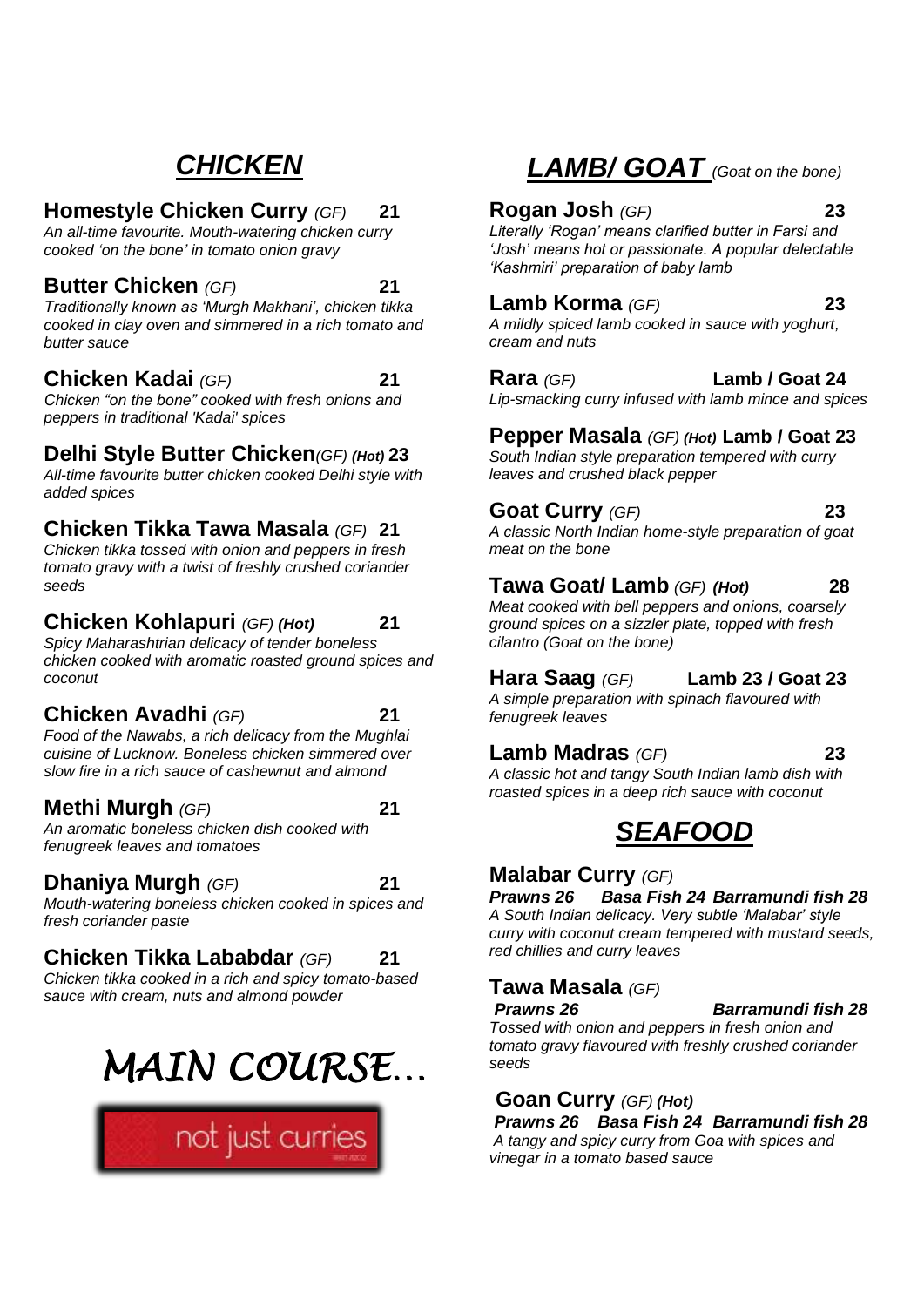## *VEGETARIAN*

#### **Paneer Tawa Masala** *(GF)* **19**

*Cottage cheese with peppers and onions flavoured with freshly crushed coriander seeds*

**Shahi Paneer** *(GF)* **19** *Cottage cheese in a thick gravy of cream, tomato and* 

#### **Kadai Paneer** *(GF)* **19**

*spices flavoured with cardamom*

*An all-time favourite. Cottage cheese cooked with fresh onions and peppers in traditional 'Kadai' spices*

#### **Palak Paneer** *(GF)* **19**

*Traditional blend of tender cottage cheese and spinach, tempered with cumin seeds and garlic, flavoured with fenugreek*

#### **Paneer Butter Masala** *(GF)* **19**

*Cottage cheese simmered in a tomato and onion sauce with butter*

#### **Paneer Khurchan** *(GF)* **19**

*An exotic preparation of cottage cheese with onions and capsicum flavoured with fennel and crushed coriander seeds*

#### **Paneer Hara Masala** *(GF)* **19**

*A mouth-watering preparation of cottage cheese in a fresh coriander marinade with a touch of coconut cream*

#### **Malai Kofta 19**

#### *Tender cottage cheese and potato dumplings in mild yoghurt and cashew nut gravy flavoured with fennel*

**Bhindi Do Pyaza** *(GF)* **20** *A Punjabi home style preparation of okra and spices*

#### **Methi Mattar Malai** *(GF)* **18**

*A very fragrant North Indian preparation of fenugreek leaves and green peas in a cashew and cream-based sauce*

#### **Khatte Aloo Baingan** *(GF)* **18**

*Eggplant and potato with a mélange of spices cooked with onions and fresh tomatoes flavoured with dry pomegranate powder*



#### **Aloo Gobi Mattar** *(GF)* **18**

*Fresh cauliflower with potatoes tossed with onion and tomato gravy and green peas*

#### **Mushroom Mattar** *(GF)* **20**

*A Punjabi recipe of white button mushrooms and green peas in an onion and tomato based medium spicy gravy*

#### **Vegetable Jalfrezi** *(GF)* **18**

*A semi dry melange of vegetables, peppers and onions in a tomato-based sauce flavoured with ginger*

#### **Chutney Aloo** *(GF)* **18**

*Potato tossed in tangy green paste of coriander, mint and green chillies with touch of coconut and spices*

#### **Soya Chaap Masala** *(GF)* **20**

*"Dhaba" style exotic soya chaap in a spicy rich tomato and cashew-based sauce*

#### **Daal Makhni** *(GF)* **18**

*Black lentils cooked slowly overnight, enriched with fenugreek and butter*

#### **Tadka Daal** *(GF)* **17**

*A delightful preparation of yellow lentils mixed with a variety of spices, tempered with garlic, whole red chili and cumin* 

**RICE**

#### **Biryani** *(Mughlai)*

*A Mughlai rice delicacy, aromatic long grain basmati rice 'Dum' cooked with spices and condiment flavoured with saffron*

| Vegetable | 19 |
|-----------|----|
| Chicken   | 21 |
|           | 23 |
|           | 23 |
|           |    |

#### **Steamed Basmati Rice 5**

*Aromatic long grain basmati rice*

#### **Saffron Rice 6**

*Aromatic long grain basmati rice with saffron*

#### **Jeera Rice 6**

*Aromatic long grain basmati rice tempered with cumin seeds*